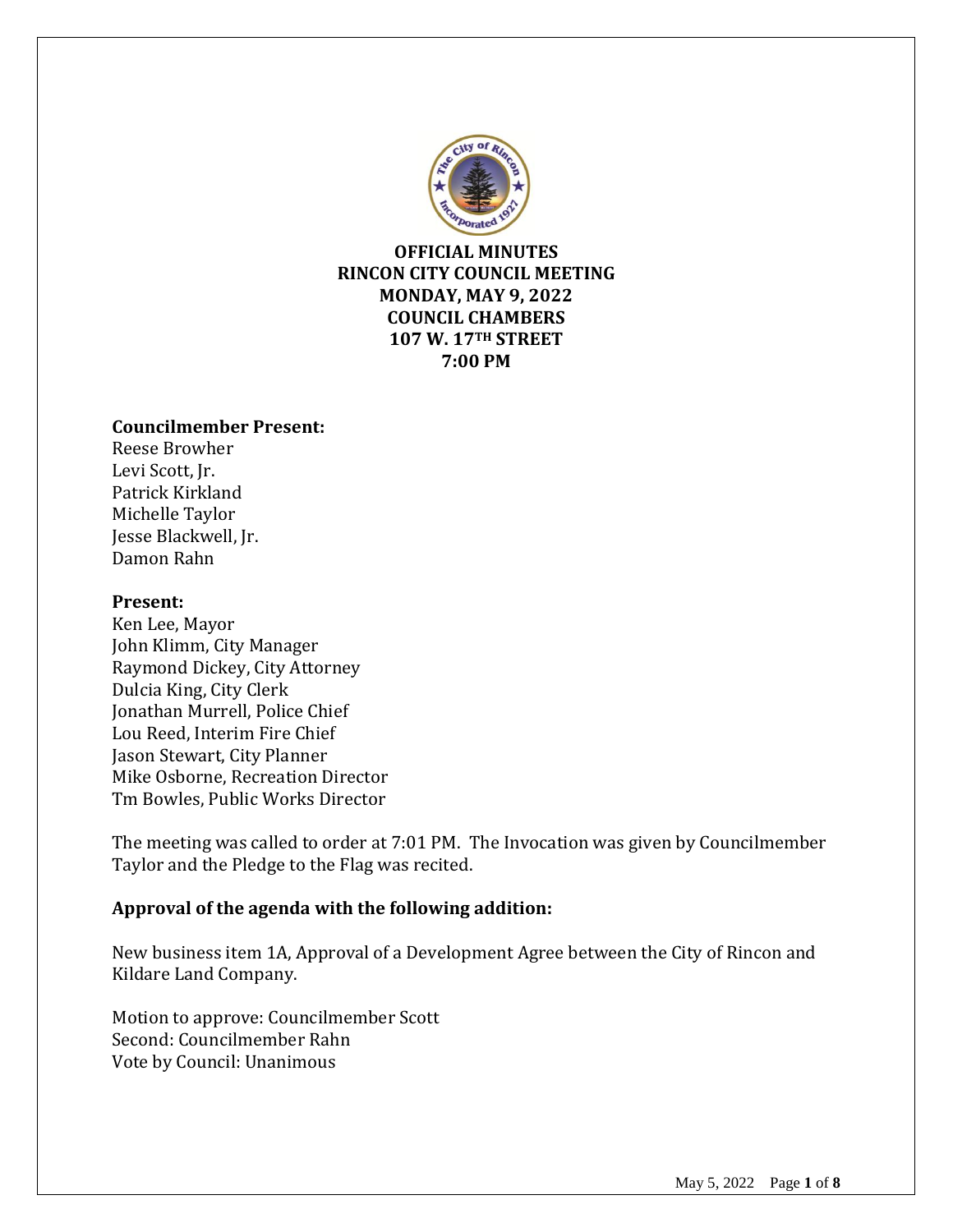#### **Approval of the April 25, 2022 minutes:**

Motion to approve: Councilmember Blackwell Second: Councilmember Taylor Vote by Council: Unanimous

#### **Present Plaque of Recognition to Corey Rahn.**

Corey Rahn was not able to attend. Mayor Lee did recognize City Clerk, Dulcia King and read a Proclamation proclaiming May 1 – 7 as Professional Municipal Clerks Week.

#### **Old Business:**

**1. Second reading of a petition filed by Kildare Land Company, LLC requesting a Zoning Map Amendment for 3 lots located on Twelfth Street and 1 lot off of Carolina to amend the zoning from OC (Office Commercial) to GC (General Commercial); the parcels are owned by Kildare Land Company, LLC. (Parcel #'s R2780001 at 0.86 acres, R2780002 at 0.86 acres, R2780004 at 1.997 acres and R2780005 at 2.03 acres) Tabled at the April 25, 2022 meeting**

Remove from table: Councilmember Scott Second: Councilmember Rahn Vote by Council: Unanimous

Jason Stewart said this was put on the table to give staff and the City Attorney time to come to an agreement, at this time staff is prepared to recommend approval of this rezoning contingent upon a signed development agreement, which was signed a moment ago. Councilmember Kirkland said he would like some time to look at the development agreement and asked could staff tell him what they came up with. Mr. Stewart said from a Planning perspective a lot of what they requested had to do with types of material and buffers which are included in the agreement also participation in the CID. Councilmember Kirkland said the reason he is so concerned is because he has had several phones calls from citizens that are concerned and he wants to be able to make a good decision before he agrees or disagrees. He has reservation about the types of businesses that is going there. Councilmember Taylor said she would be happier if it was on the back lot. Attorney Dickey said Mr. Stewart presented all of the things Council requested and Kildare agreed with those things. Mayor Lee said the property is looking different then what the owner anticipated. The good thing is the development agreement gives us the ability to manage that a little bit. Mr. Klimm said he was the first to criticize but Mr. Burns and Mr. Ratchford have been willing and able to meet with us and they have included every single planning issue raised. Mr. Klimm said what staff is recommending is if there is a zoning change that we do it thoughtfully and we include zoning issues that are raised. Every single issue raised in this rezoning is incorporated and agreed to by Mr. Burns and his attorney. Attorney Dickey said he thinks every project needs a development agreement, because you can have controls through the development agreement that may not be available in your ordinances. This signed development agreement requires more than your ordinance.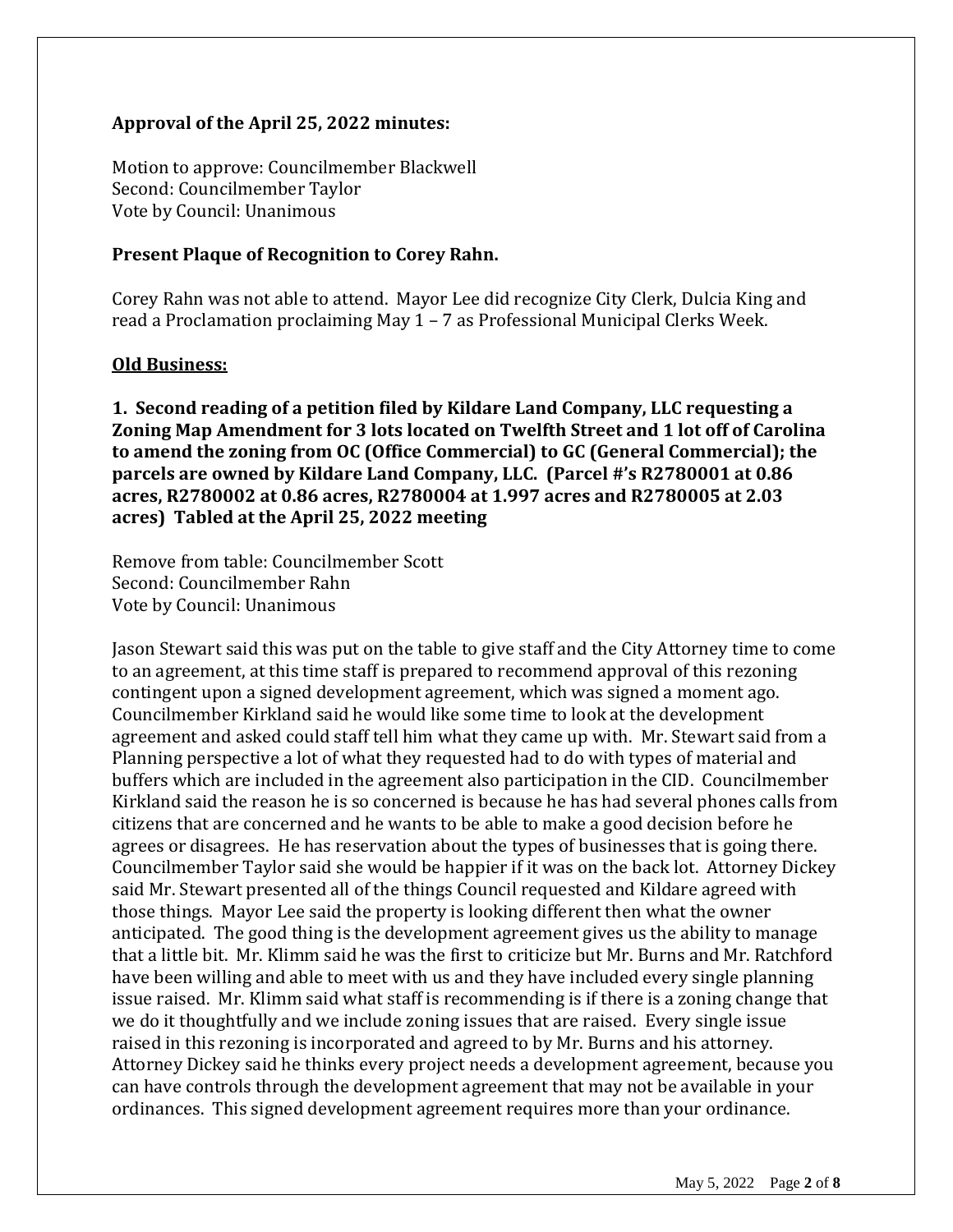Councilmember Kirkland said Mr. Klimm has addressed his concerns. Mr. Stewart said the more we do these things, what is in this development agreement will become routine.

Motion to approve: Councilmember Taylor Second: Councilmember Browher

Both motions were amended to approve the zoning change pending approval of the development agreement

Vote by Council: Unanimous

#### **1A. Approval of development agree between the City of Rincon and Kildare Land Company**

Motion to approve: Councilmember Browher Second: Councilmember Scott Vote by Council: Unanimous

#### **New Business:**

# **1. Ready 2 Connect Inc. request approval of a Special Events Permit to host the 10th Annual Back 2 School Blowout Drive Thru Event.**

Destiny Bradshaw, with Ready 2 Connect was present. Ms. Bradshaw said this is the 10<sup>th</sup> Annual Back 2 School Blowout, they provide school supplies and community resources for students. Ready 2 Connect is located at the Rincon Learning Center and because the supplies are there, this year the School Superintendent said they can have the event there. There will be approximately 350 cars. They would like to have it either Thursday, July 28<sup>th</sup>, ideally the 29<sup>th</sup> would be better, or Friday, July 22<sup>nd</sup>. The time will be from  $6:00 - 8:00$  pm. Ms. Bradshaw said she did speak with Chief Murrell about the route and they would like to work with the City with some digital signage. They partner with WTOC to make sure the route is known. They would like to have three officers, one officer at 4<sup>th</sup> Street, one at Macomber Park, where the parents will register, and another at Richland Avenue and 4th Street where they will enter the bus ramp area at the Learning Center. Council asked Mr. Osborne would she be able to do it at the park on July 29th. Councilmember Kirkland asked if we are looking at the 29th will that affect fall ball. Mr. Osborne said he can make it work. Councilmember Kirkland approved contingent upon working with staff on the date of July, 29th.

Motion to approve: Councilmember Kirkland Second: Councilmember Blackwell

Both motions were amended to approve the special events permit and waive all associated fees. Ms. Bradshaw will coordinate a setup time with Mr. Osborne.

Vote by Council: Unanimous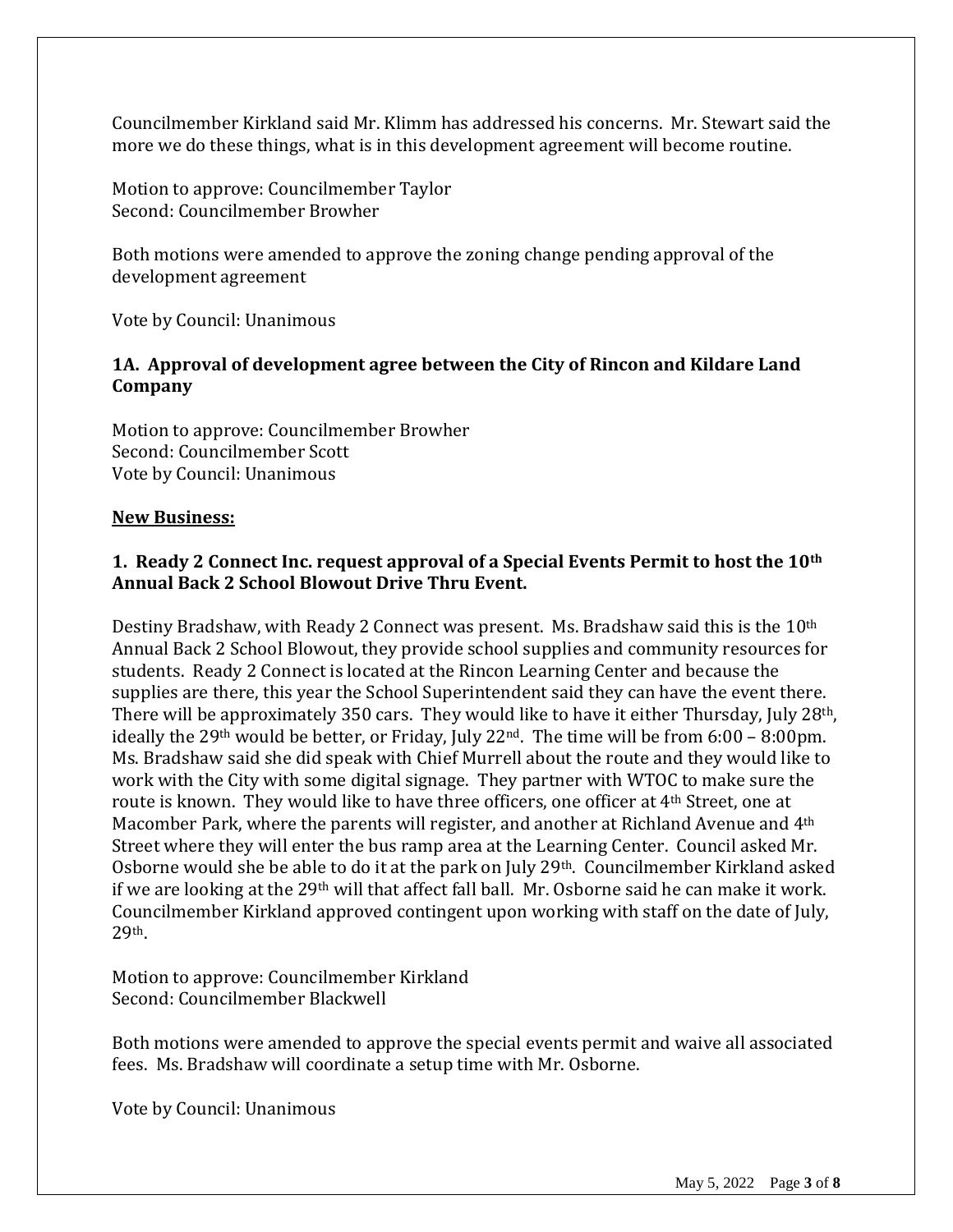# **2. Brittany Sims request approval to appear before Council.**

Brittany Sims came before Council to appeal the decision to be trespassed from Macomber Park. Ms. Sims shared her side of the story, it all started with in incident that happened on a prior day with her son on the field. She had called the Recreation Department and felt that the incident was not addressed so she tried to locate the Recreation Director, Mike Osborne, at this game, for a resolution. She did not find the Recreation Director but did speak with the umpire and Recreation Coordinator, Alyx Pitts. Ms. Sims was trespassed from Macomber Park at that time. Councilmember Rahn said he has coached at the Recreation Department and any incidents are handled with the coaches and umpires at that time, it did not have to go to the Recreation Coordinators or Director, so he is not sure where that disconnect was during that incident. The umpire at home plate Dale Quigley was present. Mr. Quigley said he did see a kid throw his arm up, he did not see any punches thrown. There were words thrown and the umpire on 2nd base pointed to the dugout and said go sit down, the player was allowed to sit with his team but was not allowed to play to put the fire out. He was not aware there was anything going on until the Monday night afterwards that is when he was approached by Ms. Sims. Ms. Pitts came up and said she has already talked to Ms. Sims that is when Ms. Sims was asked to leave. Mike Osborne said usually when something to that extent happens someone will reach out to him at the time. He did not hear from Ms. Sims, she had spoken to another Coordinator. He reached out to the coach and the coach said he did not see that. He did speak with Ms. Sims and was not trying to avoid her. He was trying to get facts. Nobody said they witnessed any incident and that is what he based it on, so he upheld the trespass order. Mayor Lee asked what Ms. Sims would like to see, is she asking for the criminal trespass to be removed, Ms. Sims said yes. Mayor Lee said he would like to direct staff to see if we can resolve this matter for Ms. Sims. He would hope that all parents set an example for the children. Councilmember Kirkland asked Mr. Osborne to talk to the parents on both teams and explain what Recreation ball is about.

# **3. Request approval of Budget Amendment BA 2022-01 to amend the Fiscal Year 2022 Budget.**

Mr. Klimm said this is a request that we knew was coming. We left these two mowers for the Recreation Department off the SPLOST list. These mowers were approved in the spring but the funding source was not there.

Motion to approve: Councilmember Kirkland Second: Councilmember Scott Vote by Council: Unanimous

Councilmember Scott said we appreciate all that the Recreation Department does. He said he has seen parents get carried away. He knows what goes on and he appreciates and supports staff. Councilmember Browher said we have to be careful how we support staff, he will listen to any citizen as well, but as far as a fair trial we are not a court. We do know it is important to hear both sides. He supports what Rincon Recreation did because he thinks there was a lot more to that story that we did not hear tonight, Council agreed.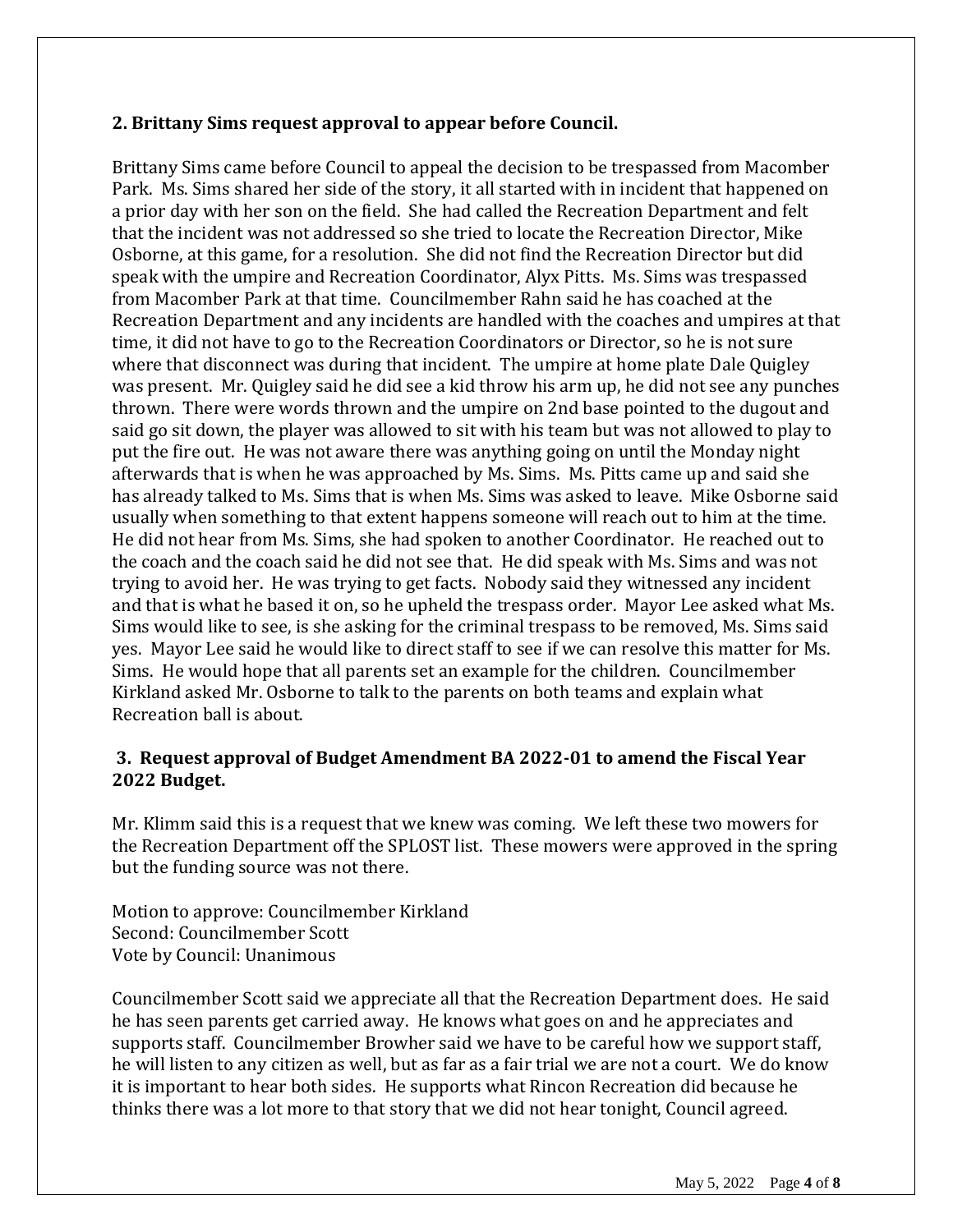And, if any parent does not do what they are supposed to do don't feel like this is a answering your ability to do your jobs.

#### **4. Request approval for MR Systems to begin upgrades on the Towne Park East SCADA System in the amount of \$21,977.00. LI #320.4325.541401**

Mr. Bowles said this will complete the upgrades that were not completed when the Omnitrax over haul was done.

Motion to approve: Councilmember Kirkland Second: Councilmember Blackwell Vote by Council: Unanimous

#### **5. Request approval of a Maintenance Agreement with Hach for Analyzers in the amount of \$22,306.77. LI #505.4440.521200**

Mr. Bowles said this is for chlorine and chloramine analyzers.

Motion to approve: Councilmember Scott Second: Councilmember Browher

Councilmember Kirkland asked do you have a list of maintenance agreements that you have, Mr. Bowles said he will get him a list.

Vote by Council: Unanimous

# **6. Request approval to award the bid for the 2022 Rincon LMIG Project: East 6th Street to Sikes Brothers, Inc in the amount of \$247,615.85**

Doug Morgan with EMC was present. Mr. Morgan said they had the bid for this project on the 26th. There were three bidders and Sikes Brothers was low bid. This project will take 60 days to complete.

Motion to approve: Councilmember Browher Second: Councilmember Scott Vote by Council: Unanimous

# **7. Request approval to award the bid for (15) Scott AV 3000 HT SCBA Masks to Municipal Emergency Services in the amount of \$5,100.00. LI #216.3500.542513**

Interim Chief Reed said they have stopped making the ones that they currently have in 2019 and they have a ten year shelf life. Councilmember Browher asked are these mask transferable to employees, yes.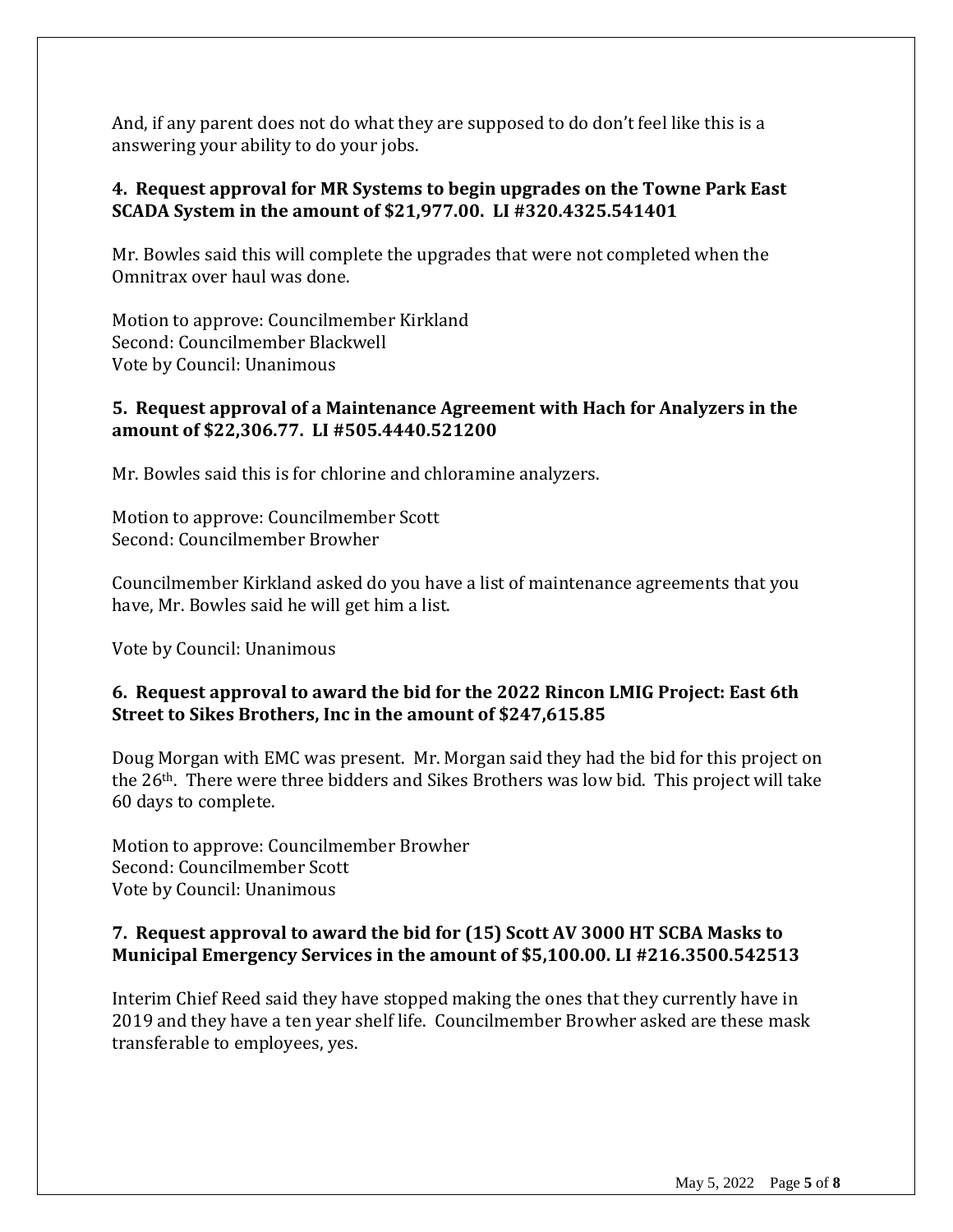Motion to approve: Councilmember Taylor Second: Councilmember Blackwell Vote by Council: Unanimous

# **8. Request approval to award the bid for (20) Dual Rated Rescue Coats to NAFECO in the amount of \$10,565.00. LI #320.3500.542522**

Chief Reed said all of their gear that was purchased in 2010 has expired. These are the pro dual rated coats they come with a 10 year warranty. The lowest bid did not meet the NFPA stripeing requirements.

Motion to approve: Councilmember Taylor Second: Councilmember Kirkland Vote by Council: Unanimous

#### **9. Request approval to award the bid for (5) Sets of Structural Coat and Pants to NAFECO in the amount of \$16,858.15. LI #320.3500.542522**

Chief Reed said the lowest bidders do not meet our requirements as far as the Rincon specifications. Councilmember Taylor asked how he was on gear; Chief Reed said he is good except for radios.

Motion to approve: Councilmember Taylor Second: Councilmember Scott Vote by Council: Unanimous

Councilmember Scott asked were most of the brush fires out of the city limits, Chief Reed said yes. He will provide a list of brush fires to Council.

#### **10. Presentation on 2022 Capital Projects.**

Mr. Klimm said this is just an update. Mr. Morgan said Middleground Road paving is finished. They will have a final inspection on this Thursday; Giles Park football field site grading is done, he is waiting for the landscape architect to finish the irrigation plan; they are still holding the Weisenbaker Road retainage; Chimney Road to Fort Howard Road water line extension aerial survey has been done; Hardy Road they did a concept layout and cost estimate and gave to Mr. Klimm; Public Works parking lot he has surveyed that and is in the process of designing it; the sidewalk projects on Highway 21 has been updated and revised. This week or next week he will send them to DOT.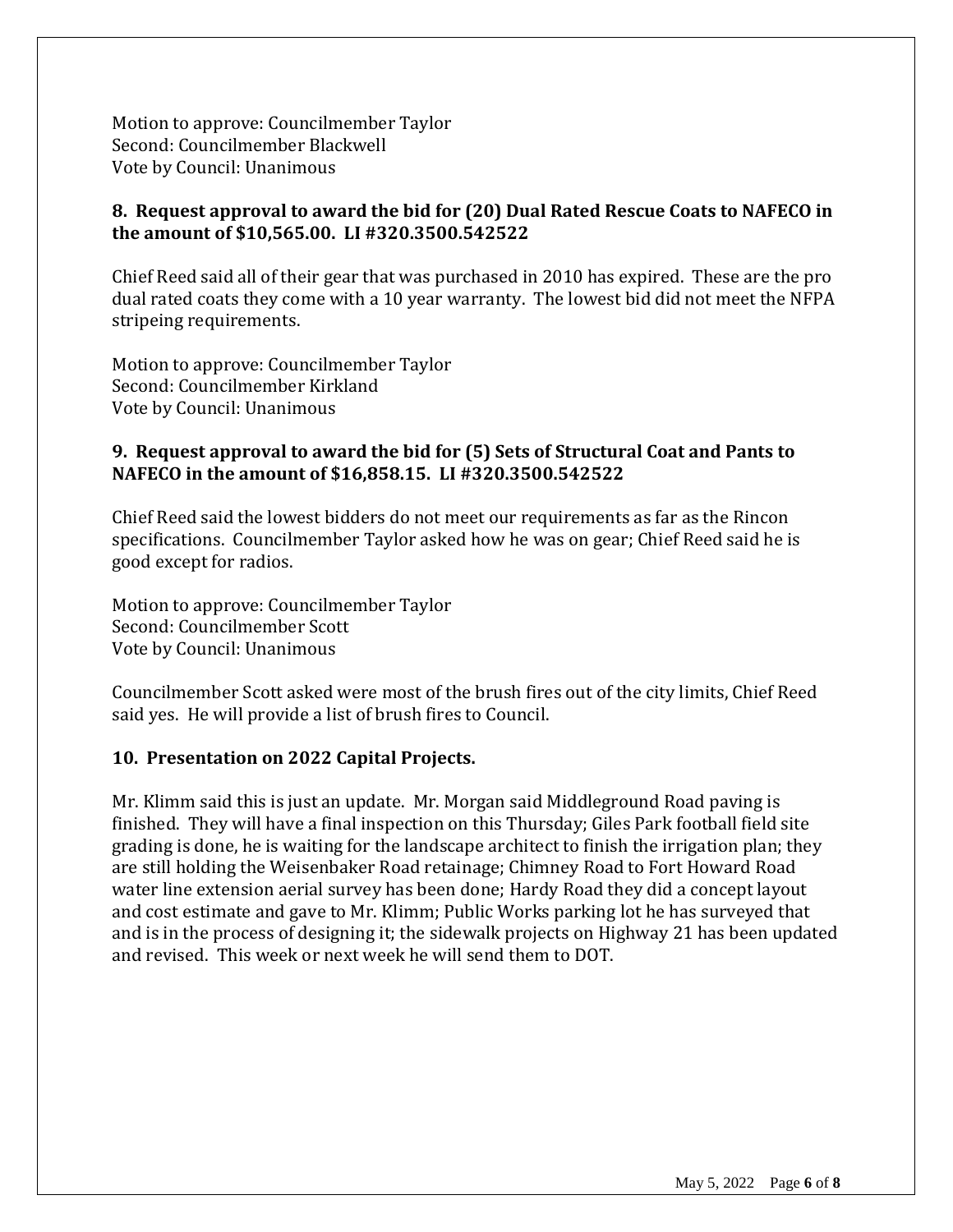#### **11. Administrative Reports:**

**City Manager** – Mr. Klimm said the LOST meeting with the County and municipalities is May  $17<sup>th</sup>$  at 10:00 AM; the audit is well under way; an annual issue that comes up is the overgrown weeds and grass over the viaduct, well the street sweeper has been keeping up with that.

**Chief of Police** – Chief Murrell said the Tahoes are still sitting out there waiting on window tint; they have a person that they are hiring for property evidence position; he has meeting with Bryan County to return a flag that was recovered from the tornado.

**Fire Department** – Chief Reed said fire and EMS calls are remaining steady, the volunteers are helping out a lot; the FOP's and SOP's have been completed; due to cost recovery for the hazmats, that Attorney Dickey said they needed to start charging, he was able to collect \$9,700.00 from the hazardous material accident.

**Recreation Department** – Mr. Osborne gave Council information on purchasing playground equipment for Veteran's Park. He spoke to a company on Friday and they gave him some numbers on the cost. There was discussion on Patriots Park having a playground and grills. Mayor Lee said he has a plan that he has had for 15 years for a walking trial in that area.

**Water/Sewer/Public Works** – Mayor Lee asked was the street sweeper being used regularly and operating ok, Mr. Bowles said yes.

# **12. Executive session to discuss personnel, pending litigation, attorney client privilege, and real estate.**

Motion: Councilmember Rahn Second: Councilmember Blackwell Vote by Council: Unanimous

Motion to return to meeting: Councilmember Rahn Second: Councilmember Blackwell Vote by Council: Unanimous

#### **13. Follow the statutes of executive session, to put on file an executive session affidavit and resolution.**

Motion to approve: Councilmember Browher Second: Councilmember Rahn Vote by Council: Unanimous